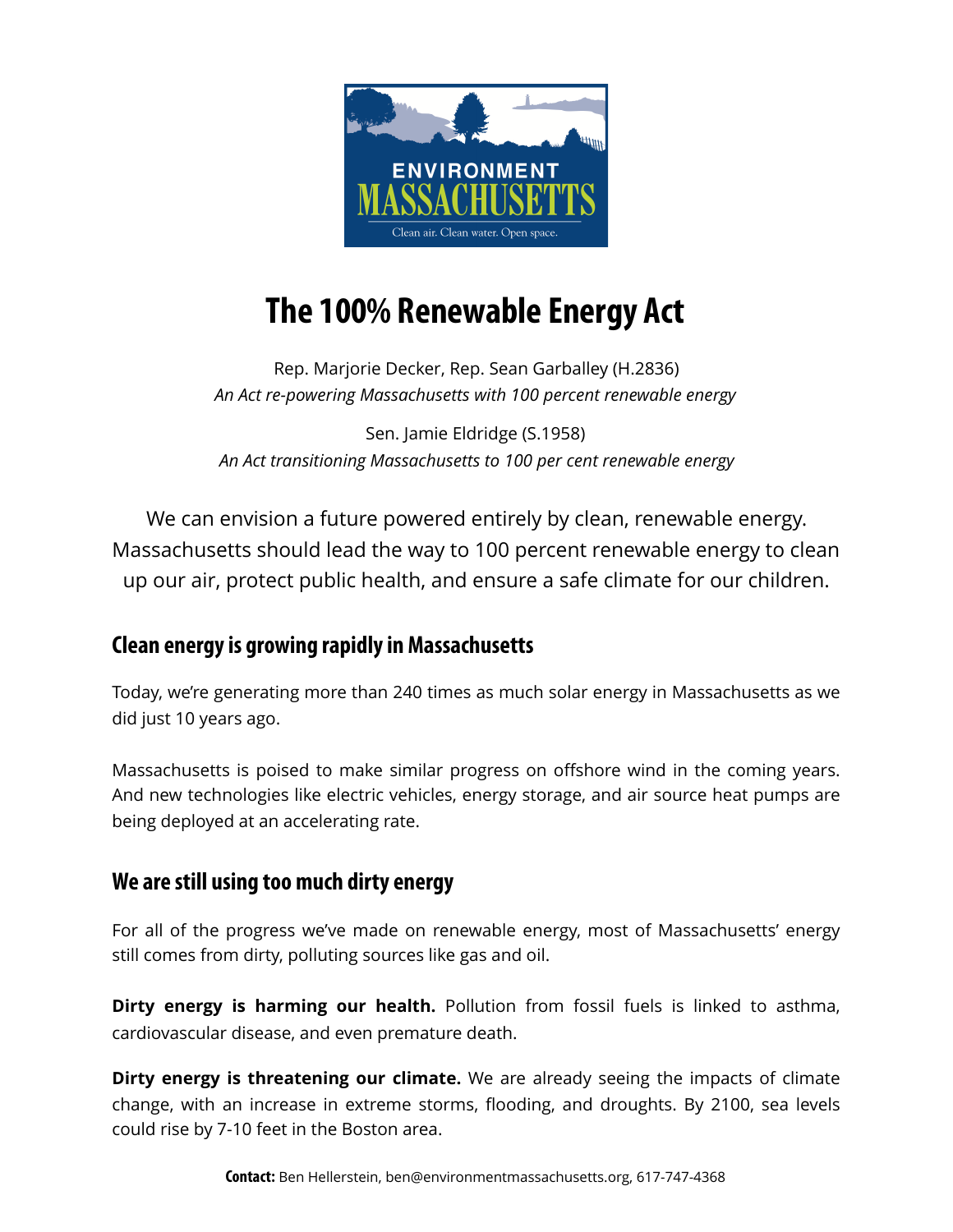### **100 percent renewable energy is achievable**

Massachusetts has the resources and the know-how to get our energy from clean, renewable sources:

- **We can make our homes and businesses more efficient.** Through efficiency measures, we can reduce energy consumption by 40–60 percent by 2050.
- **We can replace fossil fuel power plants with renewable energy resources like solar and wind.** Offshore wind could generate more than 19 times as much electricity as Massachusetts consumes on an annual basis. Just by installing solar panels on every rooftop, we could generate 47 percent of Massachusetts' electricity from solar.
- **We can convert other uses of fossil fuels, such as heating and transportation, to clean electricity.** Air source heat pumps, electric vehicles, and other innovative technologies will allow us to heat our buildings and power our transportation system with electricity from renewable sources.

#### **A growing movement for 100 percent renewable energy**

More than 160 global companies, including Apple, P&G, and Biogen, have committed to 100 percent renewable energy targets. Major institutions like Boston University and Partners HealthCare are also pledging to go 100 percent renewable.

Hawaii and California have passed bills committing to 100 percent carbon-free electricity by 2045, and officials in ten other states are considering similar targets.

#### **The 100% Renewable Energy Act**

The 100% Renewable Energy Act (H.2836, S.1958) will:

- Set a goal of 100 percent renewable electricity by 2035, and 100 percent renewable energy economy-wide (including heating and transportation) by 2045.
- Accelerate the Renewable Portfolio Standard (RPS) to reach 100 percent renewable electricity by 2035.
- Require the Department of Energy Resources (DOER) to set interim renewable energy targets for 2030 and 2040, and issue regulations to meet those targets.
- Establish a Clean Energy Workforce Development Fund to support training and job placement assistance for Massachusetts residents to work in the clean energy industry.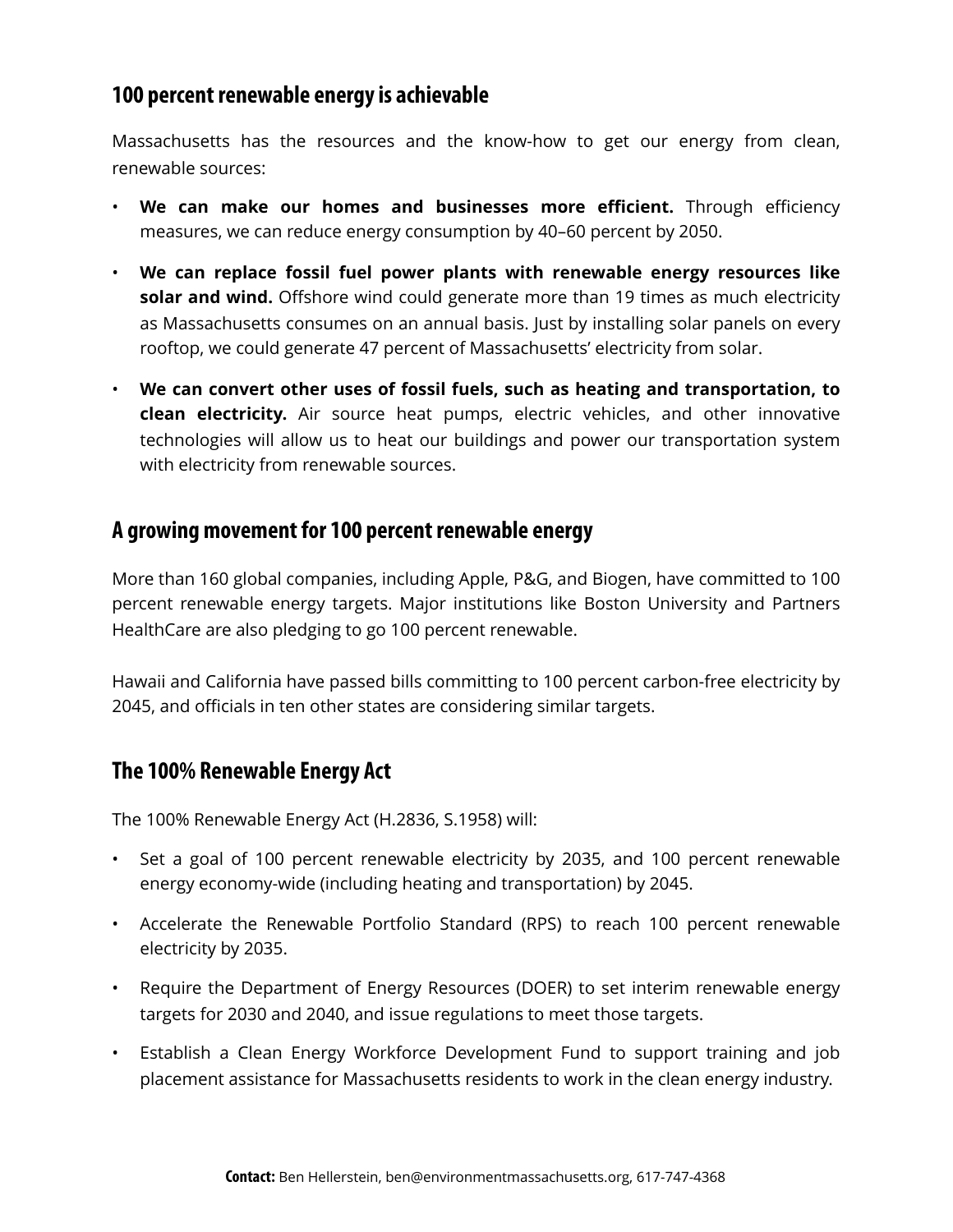#### **Cosponsors**

The following legislators have cosponsored the 100% Renewable Energy Act. (H.2836 and/or S.1958)

Representative James Arciero Representative Bruce Ayers Representative Ruth Balser Representative Christine Barber Representative John Barrett Representative Jennifer Benson Representative Natalie Blais Senator Joseph Boncore Senator Michael Brady Representative Paul Brodeur Representative Antonio Cabral Representative Peter Capano Representative Daniel Carey Representative Gerard Cassidy Senator Harriette Chandler Representative Michelle Ciccolo Senator Nick Collins Senator Joanne Comerford Representative Mike Connolly Representative Edward Coppinger Senator Cynthia Stone Creem Senator Brendan Crighton Representative Daniel Cullinane Representative Josh Cutler Senator Julian Cyr Representative Marjorie Decker Senator Sal DiDomenico Representative Mindy Domb Representative Daniel Donahue Representative Paul Donato Representative Michelle DuBois Representative Carolyn Dykema Representative Lori Ehrlich Senator James Eldridge Representative Nika Elugardo Representative Tricia Farley-Bouvier Senator Paul Feeney

Representative Dylan Fernandes Senator Cindy Friedman Representative William Galvin Representative Sean Garballey Representative Denise Garlick Representative Carmine Gentile Representative Carlos González Representative Kenneth Gordon Representative Tami Gouveia Representative Richard Haggerty Representative James Hawkins Representative Stephan Hay Representative Jonathan Hecht Representative Christopher Hendricks Representative Natalie Higgins Senator Adam Hinds Representative Russell Holmes Representative Kevin Honan Senator Patricia Jehlen Representative Louis Kafka Representative Patrick Kearney Representative Mary Keefe Senator Edward Kennedy Representative Kay Khan Representative Kathleen LaNatra Representative John Lawn Representative David LeBoeuf Senator Eric Lesser Representative Jack Lewis Senator Jason Lewis Representative David Linsky Representative Jay Livingstone Senator Joan Lovely Representative Adrian Madaro Representative John Mahoney Representative Elizabeth Malia Representative Paul Mark